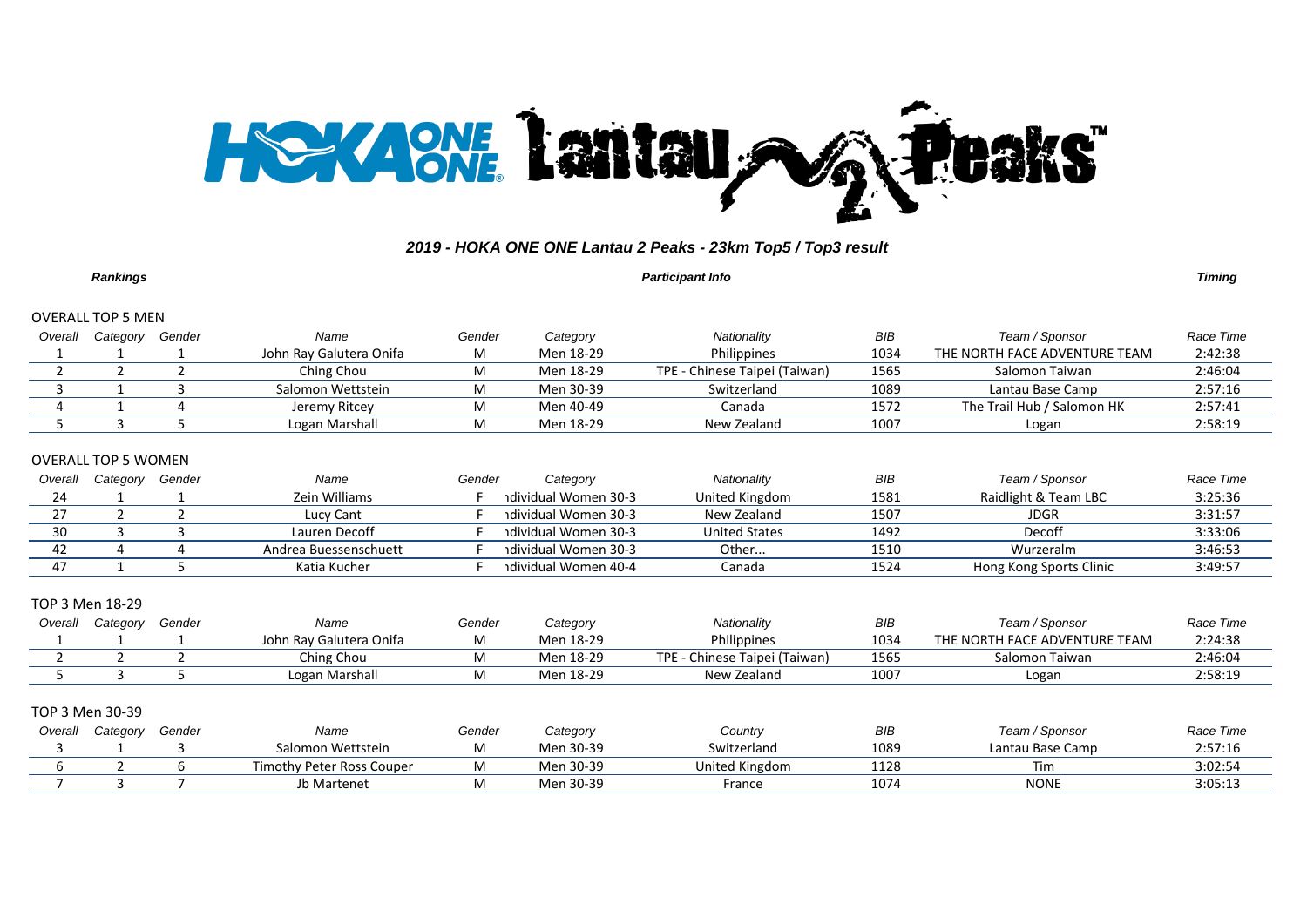

|                 | <b>Rankings</b> |        |                         |        |           | <b>Participant Info</b>    |            |                                    | <b>Timing</b> |
|-----------------|-----------------|--------|-------------------------|--------|-----------|----------------------------|------------|------------------------------------|---------------|
|                 | TOP 3 Men 40-49 |        |                         |        |           |                            |            |                                    |               |
| Overall         | Category        | Gender | Name                    | Gender | Category  | Nationality                | <b>BIB</b> | Team / Sponsor                     | Race Time     |
|                 |                 | 4      | Jeremy Ritcey           | М      | Men 40-49 | Canada                     | 1572       | The Trail Hub / Salomon HK         | 2:57:41       |
| 8               |                 | 8      | Ezra Emerson            | М      | Men 40-49 | United Kingdom             | 1288A      |                                    | 3:08:03       |
| 13              | ર               | 13     | Jono Woodhouse          | М      | Men 40-49 | Australia                  | 1280       | <b>Gone Running Joint Dynamics</b> | 3:15:56       |
| TOP 3 Men 50-59 |                 |        |                         |        |           |                            |            |                                    |               |
| Overall         | Category        | Gender | Name                    | Gender | Category  | Nationality                | <b>BIB</b> | Team / Sponsor                     | Race Time     |
| 28              |                 | 26     | Justin Kent             | М      | Men 50-59 | <b>United States</b>       | 1404       | <b>NONE</b>                        | 3:32:11       |
| 53              |                 | 46     | Eric To                 | М      | Men 50-59 | HKG - China, Hong Kong SAR | 1425       | RMAC                               | 3:52:39       |
| 58              |                 | 51     | Yin Shan Yeung          | М      | Men 50-59 | HKG - China, Hong Kong SAR | 1391       | Yeung                              | 3:54:45       |
| TOP 3 Men 60+   |                 |        |                         |        |           |                            |            |                                    |               |
| Overall         | Category        | Gender | Name                    | Gender | Category  | Nationality                | <b>BIB</b> | Team / Sponsor                     | Race Time     |
| 75              |                 | 67     | Peter Hopper            | м      | Men 60+   | United Kingdom             | 1456       | The Gone Runners                   | 4:10:36       |
| 106             |                 | 94     | CHI MING. LEE           | М      | Men 60+   | HKG - China, Hong Kong SAR | 1457       |                                    | 4:28:29       |
| 111             |                 | 99     | <b>Richard Fielding</b> | м      | Men 60+   | United Kingdom             | 1461       | Team PH                            | 4:29:35       |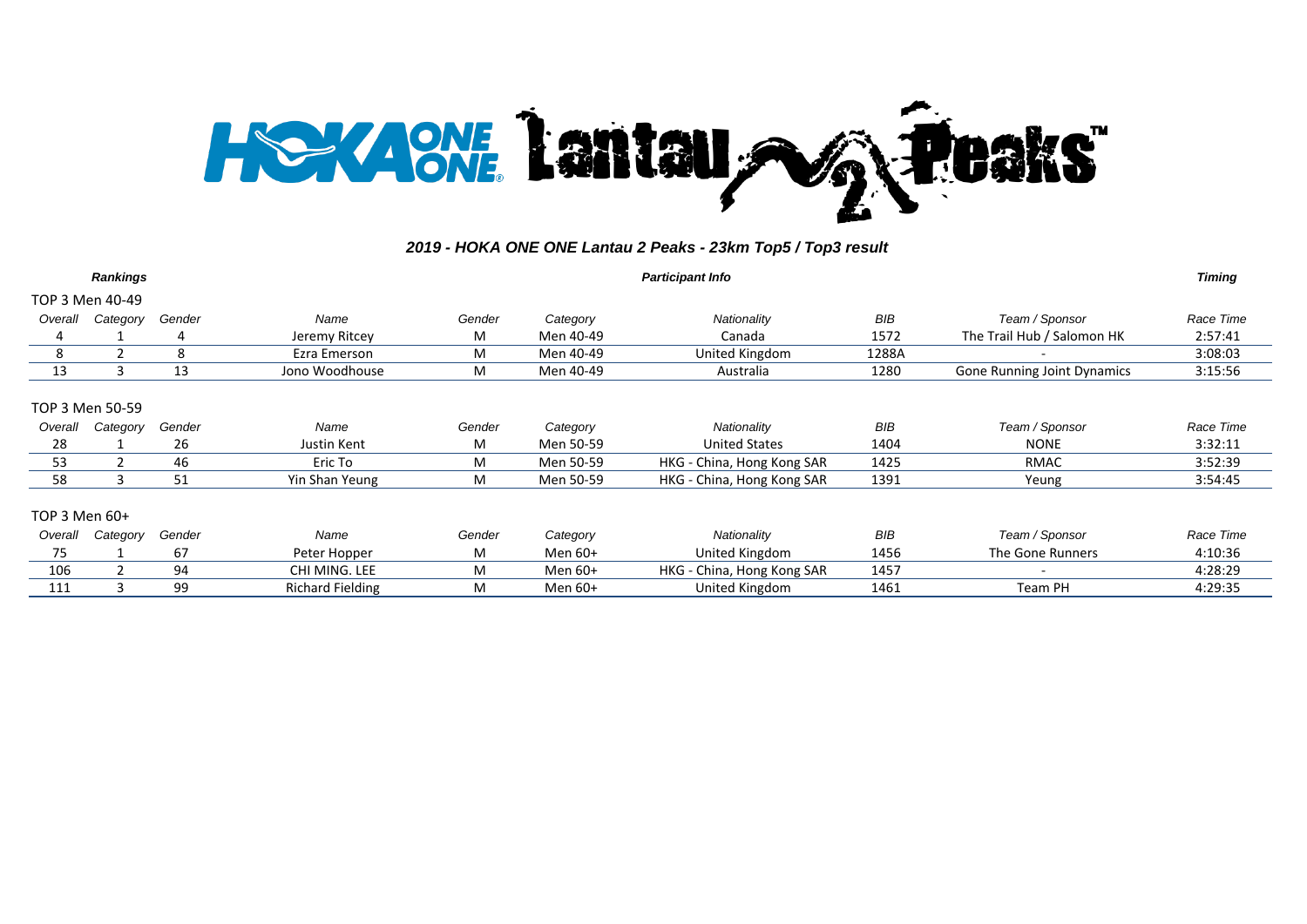

|         | <b>Rankings</b>   |                |                       |        |                    | <b>Participant Info</b>    |            |                          | <b>Timing</b> |
|---------|-------------------|----------------|-----------------------|--------|--------------------|----------------------------|------------|--------------------------|---------------|
|         | TOP 3 Women 18-29 |                |                       |        |                    |                            |            |                          |               |
| Overall | Category          | Gender         | Name                  | Gender | Category           | Nationality                | <b>BIB</b> | Team / Sponsor           | Race Time     |
| 51      |                   |                | WING YU Ho            |        | <b>Women 18-29</b> | HKG - China, Hong Kong SAR | 1286A      | <b>TPH</b>               | 3:51:58       |
|         | TOP 3 Women 30-39 |                |                       |        |                    |                            |            |                          |               |
| Overall | Category          | Gender         | Name                  | Gender | Category           | Nationality                | BIB        | Team / Sponsor           | Race Time     |
| 24      |                   |                | Zein Williams         |        | <b>Women 30-39</b> | United Kingdom             | 1581       | Raidlight & Team LBC     | 3:25:36       |
| 27      | $\mathcal{P}$     | $\overline{2}$ | Lucy Cant             |        | <b>Women 30-39</b> | New Zealand                | 1507       | <b>JDGR</b>              | 3:31:57       |
| 30      | 3                 | 3              | Lauren Decoff         |        | <b>Women 30-39</b> | <b>United States</b>       | 1492       | Decoff                   | 3:33:06       |
|         | TOP 3 Women 40-49 |                |                       |        |                    |                            |            |                          |               |
| Overall | Category          | Gender         | Name                  | Gender | Category           | Nationality                | <b>BIB</b> | Team / Sponsor           | Race Time     |
| 47      |                   | 5              | Katia Kucher          |        | <b>Women 40-49</b> | Canada                     | 1524       | Hong Kong Sports Clinic  | 3:49:57       |
| 86      | $\mathcal{P}$     | 10             | MAK Suk Man Iris      |        | <b>Women 40-49</b> | HKG - China, Hong Kong SAR | 1546       | The NorthFaceHK          | 4:16:03       |
| 98      | 3                 | 11             | Li Feng Chun          |        | <b>Women 40-49</b> | CHN - China, Mainland      | 1530       |                          | 4:23:25       |
|         | TOP 3 Women 50+   |                |                       |        |                    |                            |            |                          |               |
| Overall | Category          | Gender         | Name                  | Gender | Category           | Nationality                | BIB        | Team / Sponsor           | Race Time     |
| 113     |                   | 13             | Mei lun Melissa Yeung |        | Women 50+          | HKG - China, Hong Kong SAR | 1557       |                          | 4:30:08       |
| 139     | 2                 | 16             | Ping Yee WONG         |        | Women 50+          | HKG - China, Hong Kong SAR | 1551       | $\overline{\phantom{a}}$ | 4:44:19       |
| 190     | 3                 | 23             | Rainbow Choi Hung Lai |        | Women 50+          | HKG - China, Hong Kong SAR | 1550       | Walkermix                | 5:06:44       |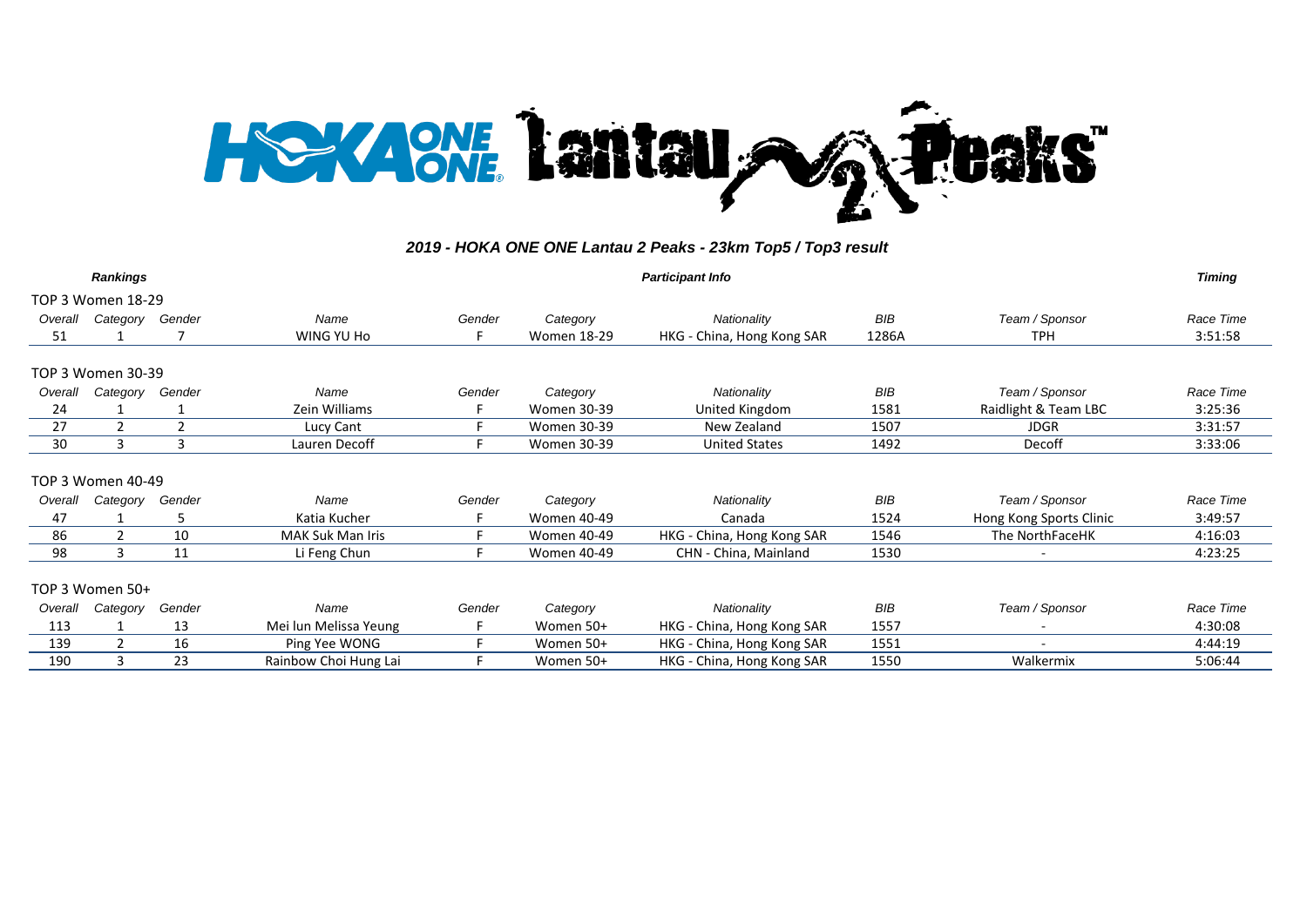

|                | <b>Rankings</b>        |                        |        | <b>Participant Info</b> |                            |            | <b>Timing</b>            |           |
|----------------|------------------------|------------------------|--------|-------------------------|----------------------------|------------|--------------------------|-----------|
|                | TOP 3 Team of 2, Men   |                        |        |                         |                            |            |                          |           |
| Overall        | Category               | Name                   | Gender | Category                | Nationality                | BIB        | Team / Sponsor           | Race Time |
|                |                        | Chun Yin LEE           | M      | Team of 2, Men          | HKG - China, Hong Kong SAR | T212A      | Polar Beer               | 3:22:29   |
|                |                        | Lai Yeung Lui          | М      | Team of 2, Men          | HKG - China, Hong Kong SAR | T212B      | Polar Beer               | 3:22:29   |
| $\overline{2}$ | $\overline{2}$         | Chung Yin Chan         | М      | Team of 2, Men          | HKG - China, Hong Kong SAR | T216A      | <b>Running Mad House</b> | 3:23:03   |
|                |                        | Pierre Li              | М      | Team of 2, Men          | HKG - China, Hong Kong SAR | T216B      | <b>Running Mad House</b> | 3:23:03   |
| 3              | 3                      | Kenneth Tze Hong Cheng | М      | Team of 2, Men          | HKG - China, Hong Kong SAR | T211A      | The North Face Explorers | 3:33:55   |
| 3              | 3                      | Chi Yeung Chiu         | М      | Team of 2, Men          | HKG - China, Hong Kong SAR | T211B      | The North Face Explorers | 3:33:55   |
|                | TOP 3 Team of 2, Women |                        |        |                         |                            |            |                          |           |
| Overall        | Category               | Name                   | Gender | Category                | Nationality                | <b>BIB</b> | Team / Sponsor           | Race Time |
|                |                        | Lai Po LAM             |        | Team of 2, Women        | HKG - China, Hong Kong SAR | T221A      | Columbia                 | 4:36:26   |
| $\overline{7}$ |                        | Kwan Ni Leung          |        | Team of 2, Women        | HKG - China, Hong Kong SAR | T221B      | Columbia                 | 4:36:26   |
| 8              |                        | Lorraine Leung         |        | Team of 2, Women        | HKG - China, Hong Kong SAR | T205A      | Flamingo                 | 4:52:00   |
| 8              |                        | Fiona So               |        | Team of 2, Women        | HKG - China, Hong Kong SAR | T205B      | Flamingo                 | 4:52:00   |
| 9              | 3                      | Yi Lok Lai             |        | Team of 2, Women        | HKG - China, Hong Kong SAR | T217A      | Fai Sau Tai Do           | 5:27:56   |
| 9              | 3                      | Kwan Wai Law           |        | Team of 2, Women        | HKG - China, Hong Kong SAR | T217B      | Fai Sau Tai Do           | 5:27:56   |
|                | TOP 3 Team of 2, Mixed |                        |        |                         |                            |            |                          |           |
| Overall        | Category               | Name                   | Gender | Category                | Nationality                | <b>BIB</b> | Team / Sponsor           | Race Time |
|                |                        | Chun Yip Tam           | M      | Team of 2, Mixed        | HKG - China, Hong Kong SAR | T240A      | M &                      | 3:42:47   |
| 4              |                        | Woon Ming Tsang        |        | Team of 2, Mixed        | HKG - China, Hong Kong SAR | T240B      | M & I                    | 3:42:47   |
| 5              | $\overline{2}$         | Mary HUI               |        | Team of 2, Mixed        | HKG - China, Hong Kong SAR | T232A      | The Little Orientals     | 4:01:45   |

 2 IVAN LAM M Team of 2, Mixed Canada T232B The Little Orientals 4:01:45 6 3 Man Ka Lo M Team of 2, Mixed HKG - China, Hong Kong SAR T229A Amen 4:34:15<br>6 3 Kwan Tai WONG F Team of 2, Mixed HKG - China, Hong Kong SAR T229B Amen 4:34:15 6 3 Kwan Tai WONG F Team of 2, Mixed HKG - China, Hong Kong SAR T229B Amen 4:34:15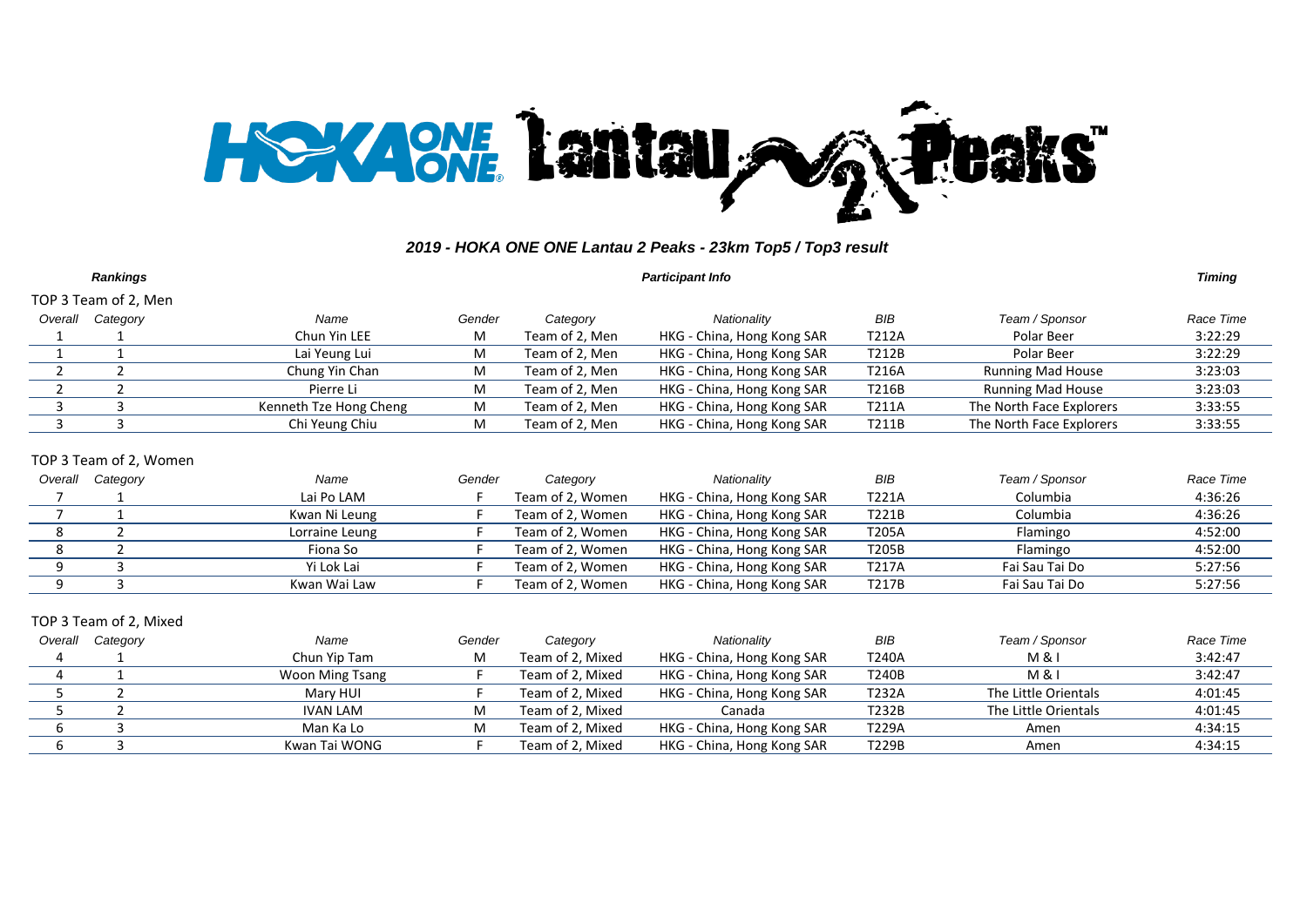

|         | <b>Rankings</b>      |                       |        |                | <b>Participant Info</b>    |       |                 | <b>Timing</b> |
|---------|----------------------|-----------------------|--------|----------------|----------------------------|-------|-----------------|---------------|
|         | TOP 3 Team of 4, Men |                       |        |                |                            |       |                 |               |
| Overall | Category             | Name                  | Gender | Category       | Nationality                | BIB   | Team / Sponsor  | Race Time     |
|         |                      | Yuk Fai Chan          | М      | Team of 4, Men | HKG - China, Hong Kong SAR | T417A | Hing Dai Pa San | 3:36:01       |
|         |                      | Cheuk Ting, Plato Luk | М      | Team of 4, Men | HKG - China, Hong Kong SAR | T417B | Hing Dai Pa San | 3:36:01       |
|         |                      | Wai Hung WONG         | М      | Team of 4, Men | HKG - China, Hong Kong SAR | T417C | Hing Dai Pa San | 3:36:01       |
|         |                      | Tsz Chun Yung         | М      | Team of 4, Men | HKG - China, Hong Kong SAR | T417D | Hing Dai Pa San | 3:36:01       |
| ર       |                      | Chun Wai kwok         | M      | Team of 4, Men | HKG - China, Hong Kong SAR | T405A | Fans Club       | 3:51:35       |
|         |                      | Cho Wai LAM           | М      | Team of 4, Men | HKG - China, Hong Kong SAR | T405B | Fans Club       | 3:51:35       |
|         |                      | King Yin Isaac Tse    | М      | Team of 4, Men | HKG - China, Hong Kong SAR | T405C | Fans Club       | 3:51:35       |
|         |                      | Wai Kin YU            | М      | Team of 4, Men | HKG - China, Hong Kong SAR | T405D | Fans Club       | 3:51:35       |
|         |                      | Wai nok Chan          | M      | Team of 4, Men | HKG - China, Hong Kong SAR | T411A | Gau runner 1    | 4:28:33       |
|         |                      | Hon sang Lai          | м      | Team of 4, Men | HKG - China, Hong Kong SAR | T411B | Gau runner 1    | 4:28:33       |
|         |                      | Man Hoi LAM           | M      | Team of 4, Men | HKG - China, Hong Kong SAR | T411C | Gau runner 1    | 4:28:33       |
|         | 3                    | Chun Yin Mui          | M      | Team of 4, Men | HKG - China, Hong Kong SAR | T411D | Gau runner 1    | 4:28:33       |
|         |                      |                       |        |                |                            |       |                 |               |